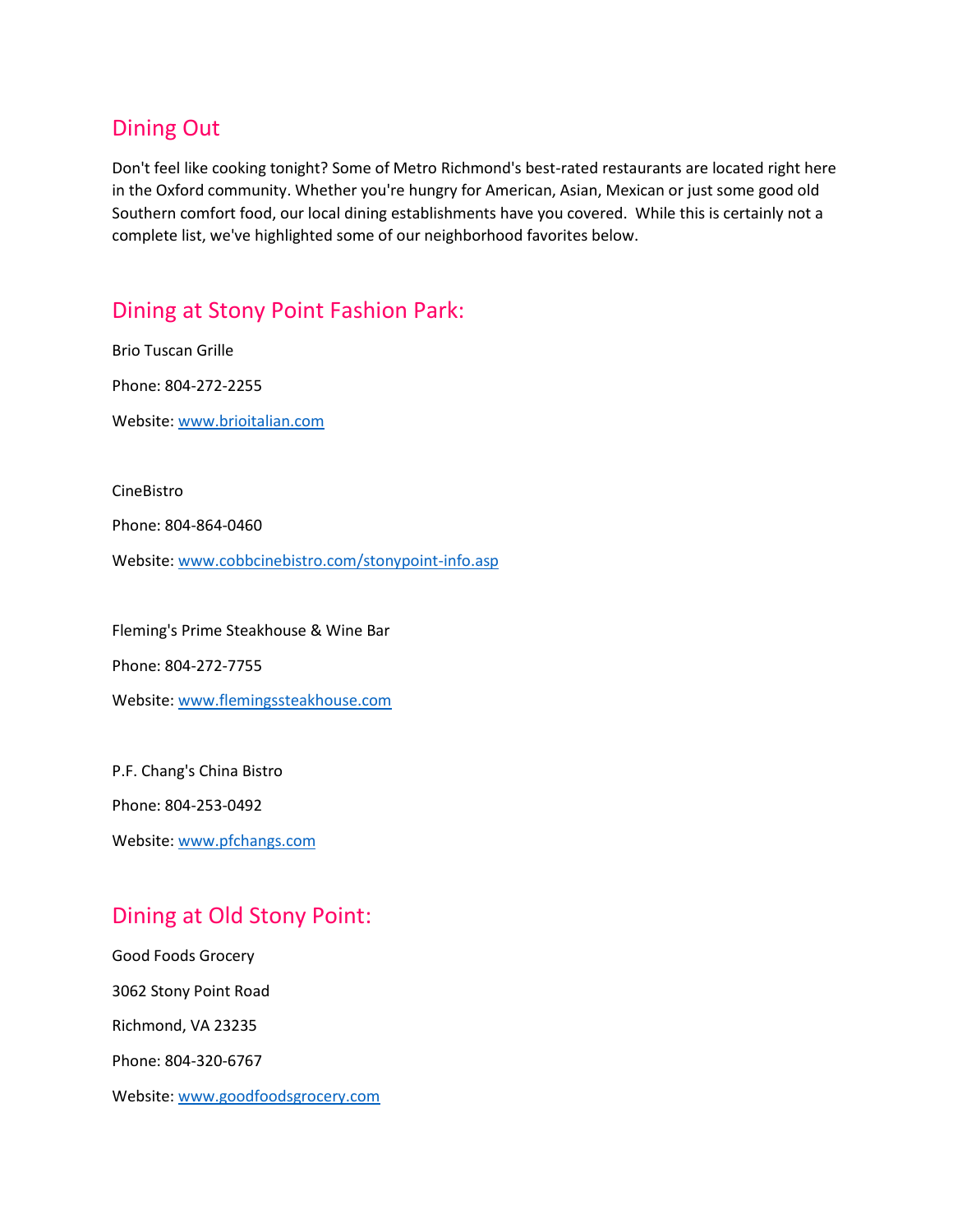Frank's Ristorante & Pizzeria 3054 Stony Point Road Bon Air, VA 23235-2349 Phone: 804-560-1613 Website[: http://www.franksrva.com/](http://www.franksrva.com/)

Nuevo Mexico Restaurante 3088 Stony Point Road Richmond, VA 23235-2349 Phone: 804-320-1385 Website[: https://foursquare.com/v/nuevo-mexico-restaurante/4bcb9c52511f952174e1b1c7/menu](https://foursquare.com/v/nuevo-mexico-restaurante/4bcb9c52511f952174e1b1c7/menu)

Southbound 3036 Stony Point Road Richmond, VA 23235 phone: (804) 918-5431 Website[: www.southboundrva.com](http://www.southboundrva.com/)

# Dining Out in Bon Air

Joe's Inn 2616 Buford Road Richmond, VA 23235 Phone: 804-320-9700 Website[: https://www.joesinnbonair.com/](https://www.joesinnbonair.com/)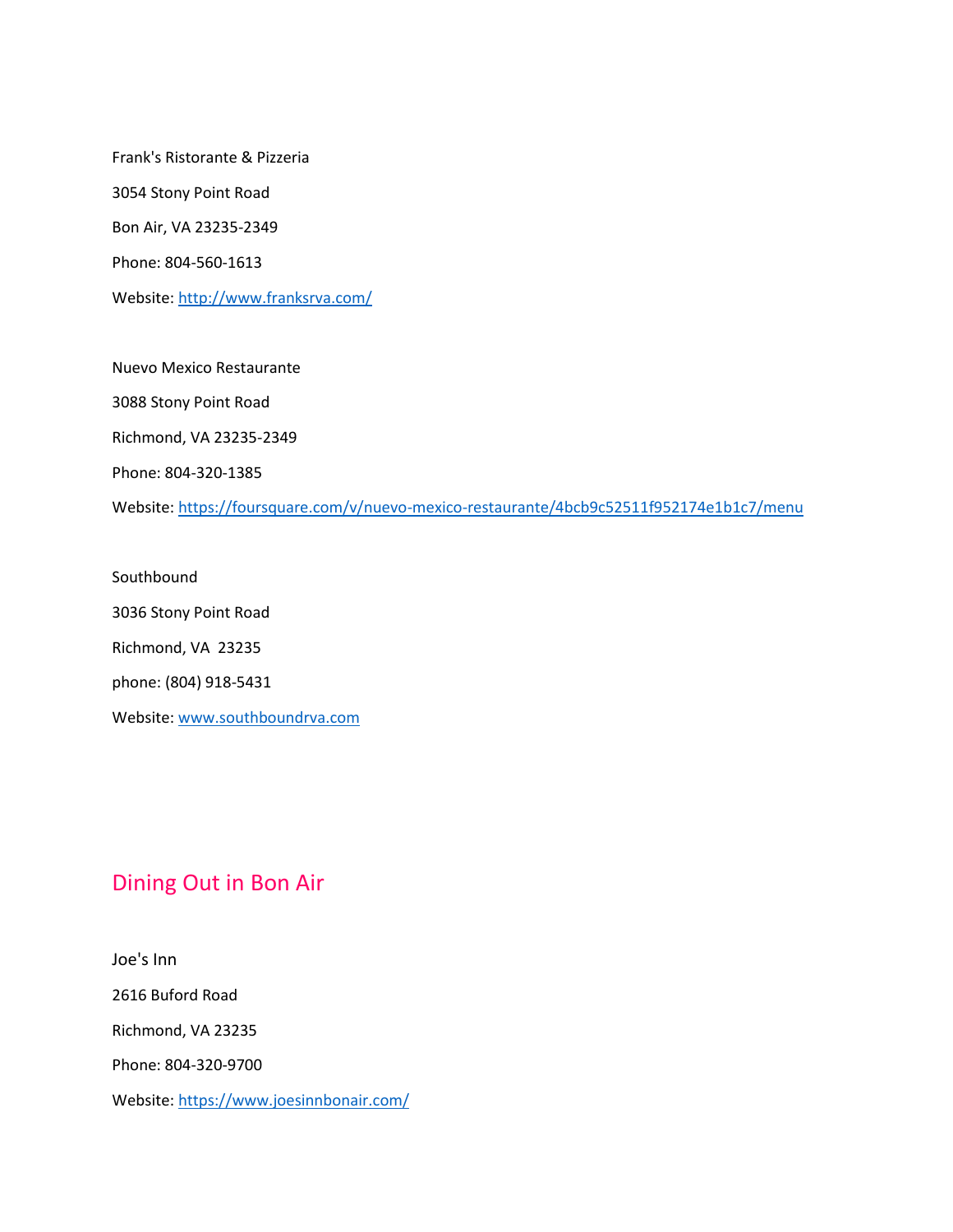Cathay Gourmet Chinese 8920 Forest Hill Ave Richmond, VA 23235-3024 (804) 320-0888 [www.cathaygourmet.com](http://www.cathaygourmet.com/)

Bon Air Seafood 2722 Tinsley Drive Richmond, VA 23235-2448 Phone: 804-272-7771 Website[: http://www.bonairseafood.com/](http://www.bonairseafood.com/)

Butcher at Bon Air 2720 Tinsley Drive Richmond, VA 23235-2448 Phone: 804-323-6328 Website[: https://www.facebook.com/TheButcheratBonAir/](https://www.facebook.com/TheButcheratBonAir/)

Bon Air Provisions 2625 Buford Rd. Richmond, VA 23235 Phone: 804-320-0064 Website: <https://www.bonairprovisions.com/>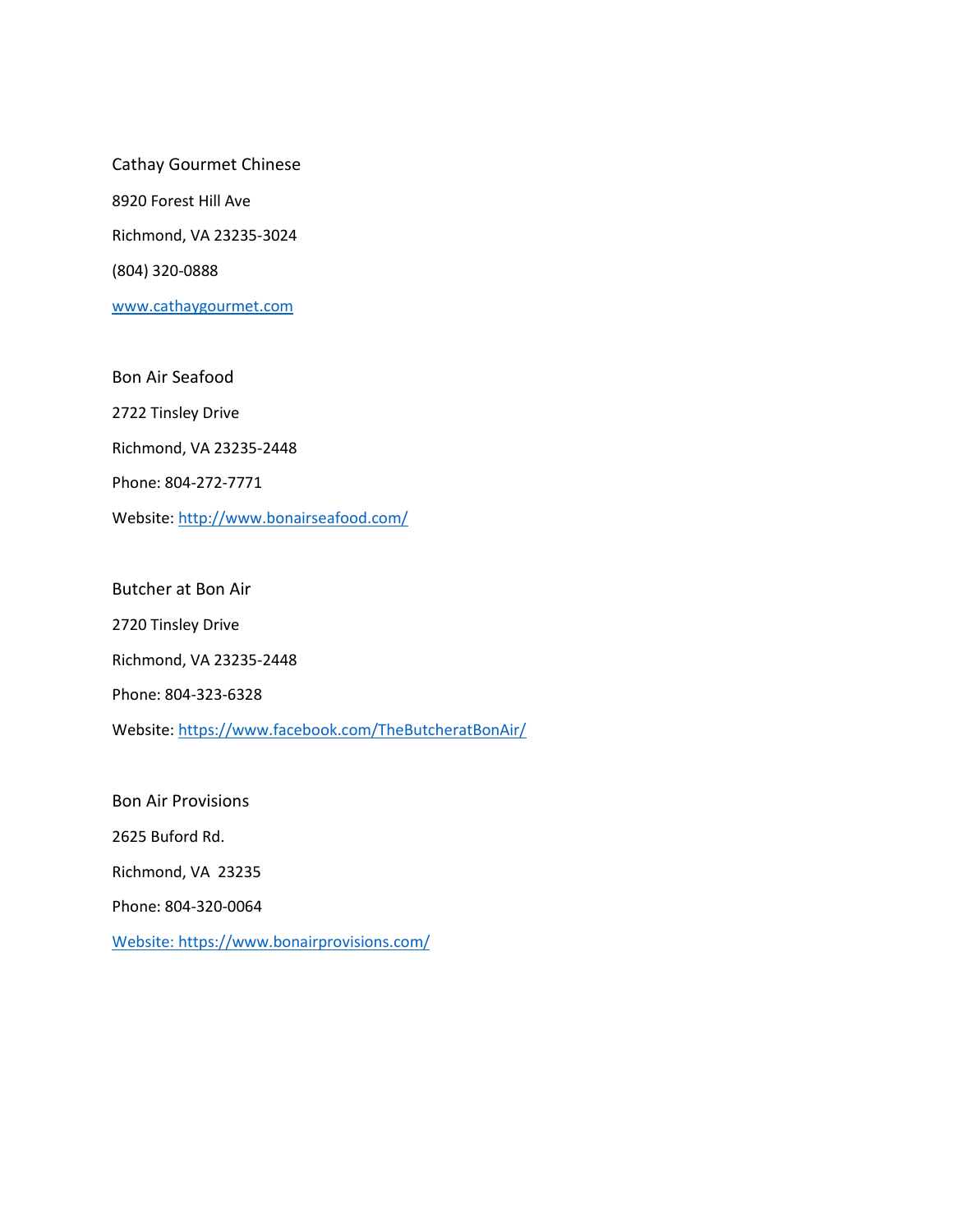# Dining in Midlothian / The Shoppes at Belgrade

Bell Greek 11307 Polo Place Midlothian, VA 23113 Phone: 804-897-9400 Website[: http://www.bellgreek.com](http://www.bellgreek.com/)

Firebirds Wood Fired Grill

### [11448 Belvedere Vista Ln. Richmond, VA 23235](https://www.google.com/maps?saddr=My+Location&daddr=37.521288+-77.60772700000001)

Phone: [804-440-0000](tel:+1%208044400000)

Website:<https://firebirdsrestaurants.com/>

The Hard Shell - Belgrade

11400 W Huguenot Rd.

Midlothian, VA 23113

Phone: 804-464-1476

Website[: http://thehardshell.com/](http://thehardshell.com/)

La Cucina

11400 West Huguenot Road

Unit 107

Midlothian, Va. 23113

Website: <https://lacucinava.com/>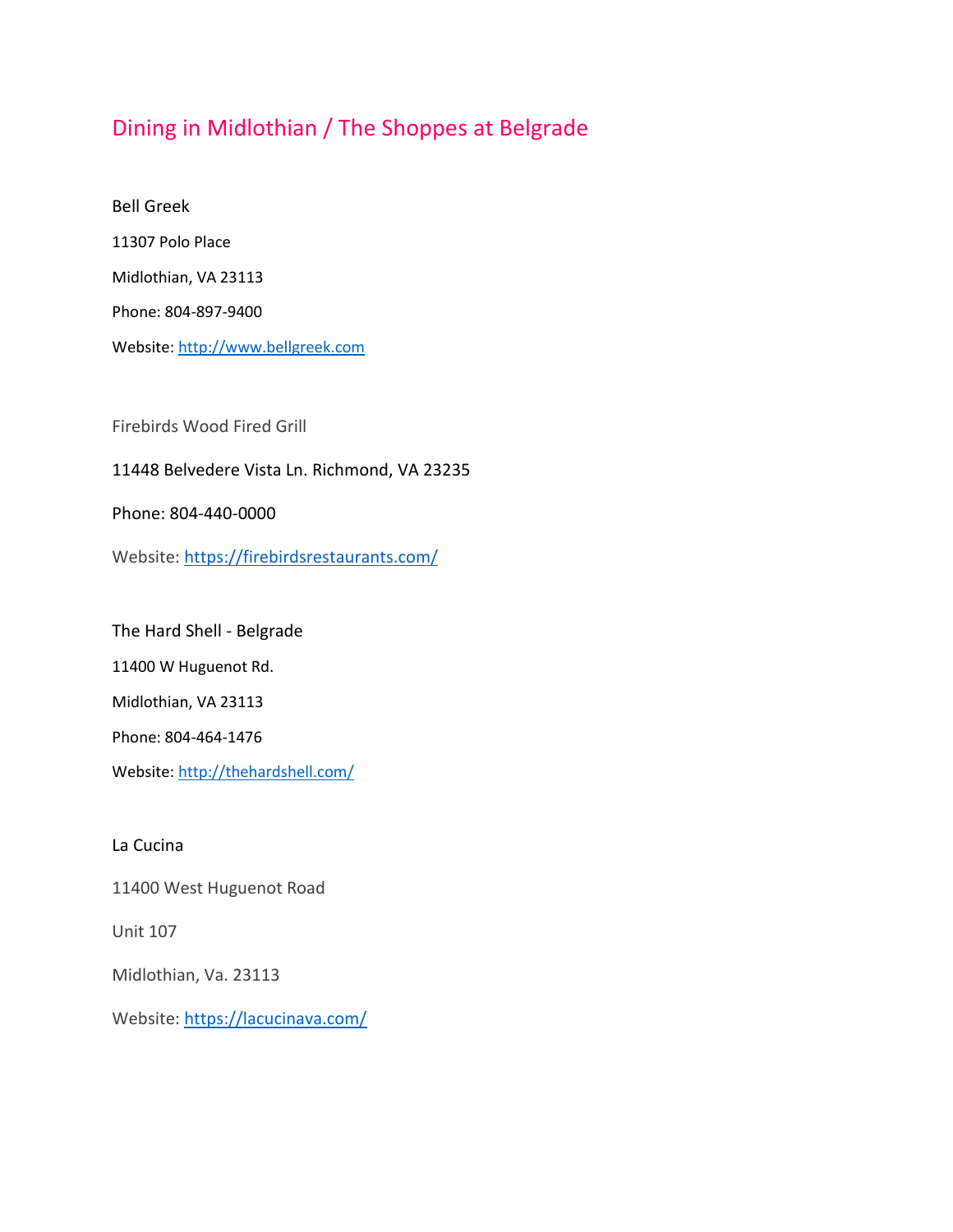River City Diner 11430 West Huguenot Road Midlothian, VA 23113-1119 Phone: 804-897-9518 Website[: https://www.rivercitydiner.com/](https://www.rivercitydiner.com/)

Ruth's Chris Steak House 11500 West Huguenot Road Richmond, VA 23113 Phone: 804-378-0600 Website[: https://www.ruthschris.com/restaurant-locations/richmond-midlothian/](https://www.ruthschris.com/restaurant-locations/richmond-midlothian/)

Siam Paragon

10445 Midlothian Tpke

Richmond, VA 23235

Phone: 804-272-9011

Website[: https://www.grubhub.com/restaurant/siam-paragon-thai-cuisine-13120-midlothian-tpke](https://www.grubhub.com/restaurant/siam-paragon-thai-cuisine-13120-midlothian-tpke-midlothian/289198)[midlothian/289198](https://www.grubhub.com/restaurant/siam-paragon-thai-cuisine-13120-midlothian-tpke-midlothian/289198)

### Dining Out - Stratford Hills Dining

Galley

[Address:](https://www.google.com/search?rlz=1C1CHZL_enUS728US728&site=async/lcl_akp&q=galley+stratford+hills+shopping+center+address&stick=H4sIAAAAAAAAAOPgE-LRT9c3NMrIK84yNM7Tks1OttLPyU9OLMnMz4MzrBJTUopSi4sBRC_PkC8AAAA&sa=X&ved=2ahUKEwjLpcaRjPnbAhUkp1kKHUqaCcoQ6BMwBXoECAEQJw) 2805 Hathaway Rd, Richmond, VA 23225

Phone: [\(804\) 323-1117](https://www.google.com/search?rlz=1C1CHZL_enUS728US728&ei=70I2W4nQGYq1zwKap7aIAg&q=restaurants%20stratford%20hills%20richmond%20va&oq=dining+at+stratford+hill&gs_l=psy-ab.1.0.0i22i30k1.3150.15510.0.20179.32.28.4.0.0.0.117.2443.25j3.28.0....0...1.1.64.psy-ab..0.32.2465...0j0i67k1j0i131k1j0i131i67k1j0i13i30k1j0i8i13i30k1.0.evEi09-3Cb8&npsic=0&rflfq=1&rlha=0&rllag=37538793,-77518653,76&tbm=lcl&rldimm=13207350681080821511&ved=0ahUKEwjzwIuFjPnbAhWSuFMKHUcFAx0QvS4IXjAA&rldoc=1&tbs=lrf:!2m1!1e2!2m1!1e5!2m1!1e1!2m1!1e3!3sIAE,lf:1,lf_ui:9)

Website:<http://www.galleykitchen.info/menu/>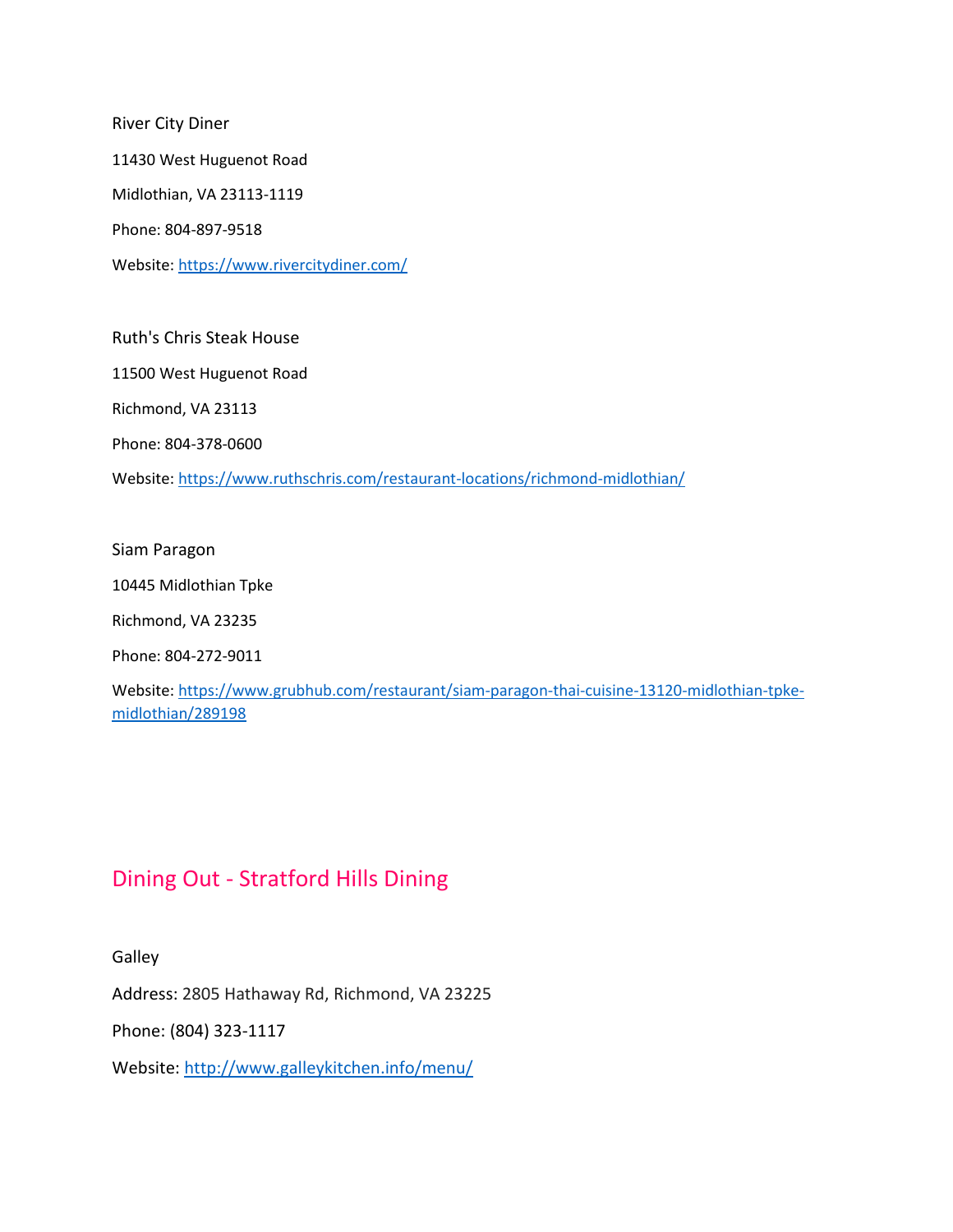Rock Falls Tavern 2813 Hathaway Road Richmond, VA 23225-1725 Phone: 804-272-9470 Website: [www.rockfallstavern.com](http://www.rockfallstavern.com/) Positive Vibe Cafe

2825 Hathaway Road

Richmond, VA 23225-1725

Phone: 804-560-9622

Website: [www.positivevibecafe.com](http://www.positivevibecafe.com/)

### Ruang Tong Thai Cuisine

6790 Forest Hill Ave, *Richmond*, VA 23225

#### Phone: 804-612-8616

Website: [https://www.beyondmenu.com/27403/richmond/ruang-tong-thai-cuisine-richmond-](https://www.beyondmenu.com/27403/richmond/ruang-tong-thai-cuisine-richmond-23225.aspx)[23225.aspx](https://www.beyondmenu.com/27403/richmond/ruang-tong-thai-cuisine-richmond-23225.aspx)